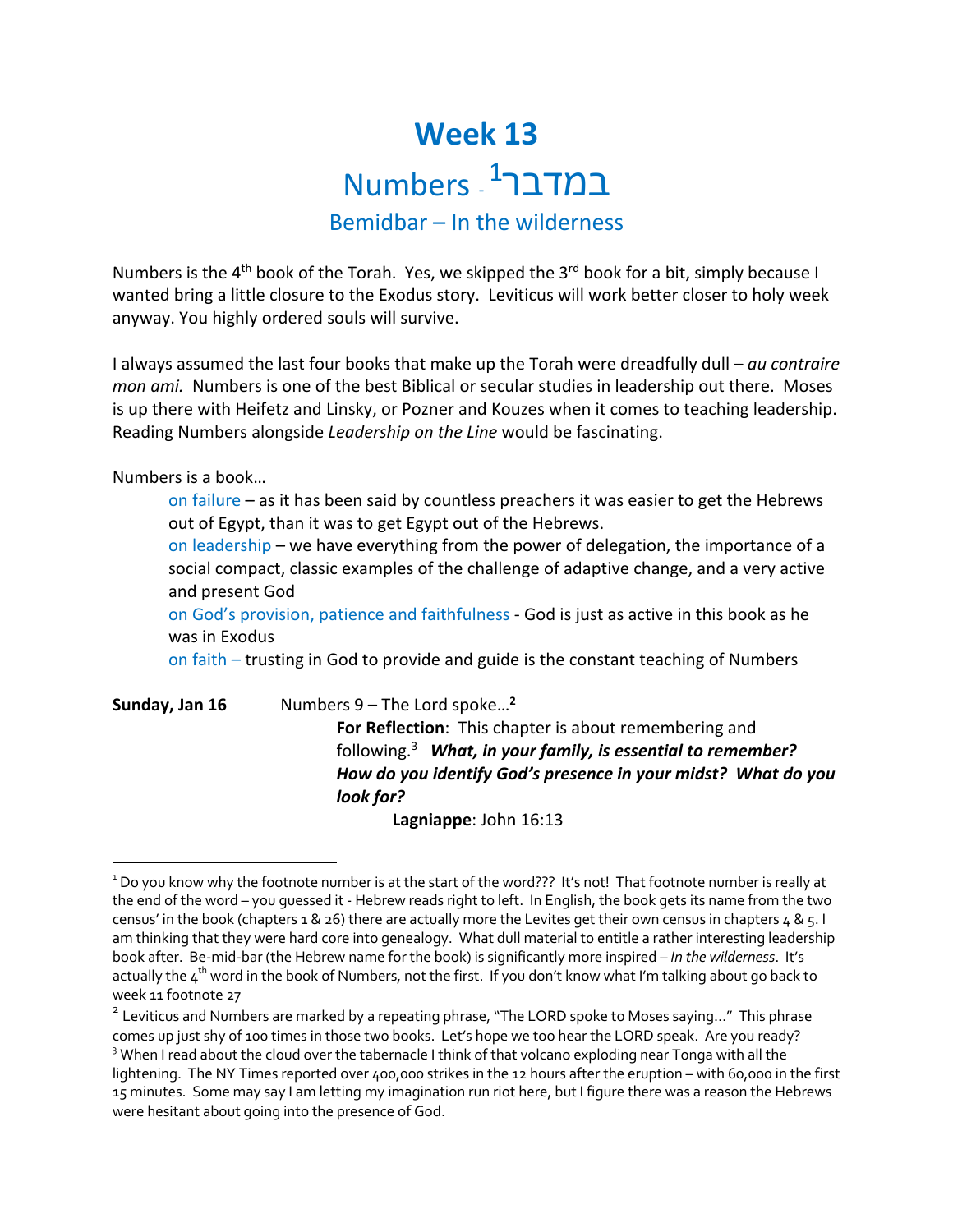| Monday, Jan 17    | Numbers 11 - What have you done for me lately? <sup>4</sup><br>For Reflection: Anger, Prayer, Provision. Can you believe in a God<br>whose anger can be kindled? $5$ I love the beginning of verse 20<br>(when I get exasperated, it's good to know God does too), but<br>hate how it ends. What is the Egypt you long to go back to?<br>Lagniappe: Exodus 16                                                                                       |
|-------------------|-----------------------------------------------------------------------------------------------------------------------------------------------------------------------------------------------------------------------------------------------------------------------------------------------------------------------------------------------------------------------------------------------------------------------------------------------------|
| Tuesday, Jan 18   | Numbers 13 - Epic Fail<br>For Reflection: In what situations do you struggle with feeling<br>like a grasshopper? Who is the Caleb in your life? When has fear<br>ever helped you? In this chapter fear has the effect of minimizing<br>their God, and magnifying their enemies.<br>Lagniappe: Romans 8:35-37                                                                                                                                        |
| Wednesday, Jan 19 | Numbers 14 - From Bad to Worse<br>For Reflection: Fear now creates panic (14:1) a spirit of complaint<br>$(14:2)$ rebellion $(14:4)$ mob violence $(14:10)$ all in a few hours.<br>They have completely forgotten God tends to take these sins<br>personally (cf 11:1). When has fear taken you down an<br>unhealthy path? When have you been like Moses, Aaron, Joshua<br>or Caleb fighting fear?<br>Lagniappe: 1 John 4:18                        |
| Thursday, Jan 20  | Numbers 20 - When Leaders "Lose It"<br>For Reflection: This occurs forty years after the Passover.<br>Understanding the sin of Moses is hard, lots of different opinions<br>out there. My view is he touched the glory, that is took credit for<br>what God did. What is a strength of yours that can easily<br>become a weakness? Do you have a Meribah event in your life?<br>Lagniappe: Deuteronomy 4:23-29, Acts 12:21-23 (yikes!) <sup>6</sup> |
| Friday, Jan 21    | Numbers 21 - Still Complaining!<br>For Reflection: verse 5 continues a painful theme. If you are a<br>leader, you will be spoken against, it just happens. It's the<br>hardest part, just making your peace with the fact that people will<br>say stuff. What bumps and bruises have you experienced as a<br><b>leader?</b> (if you have a circle of influence at all – you are a leader)<br>Lagniappe: Matthew 5:10-12                             |

<sup>4</sup> Complaint was incessant in the wilderness, just as it is with us in our wildernesses. See Exodus 16/17 32/33; Leviticus 10/24; Numbers 11/12/13/14/16/17/20/21/25/32.

<sup>&</sup>lt;sup>5</sup> Most people can't believe in a God who would express anger, it seems awful convenient to worship a fully domesticated God. A new idolatry. The Son of God had anger issues too, it's not just an OT thing.

<sup>6</sup> This passage was used at my ordination for the charge to the newly ordained pastor (me) by the Rev. Carl Eaton. I loved Carl, his words scared me straight.